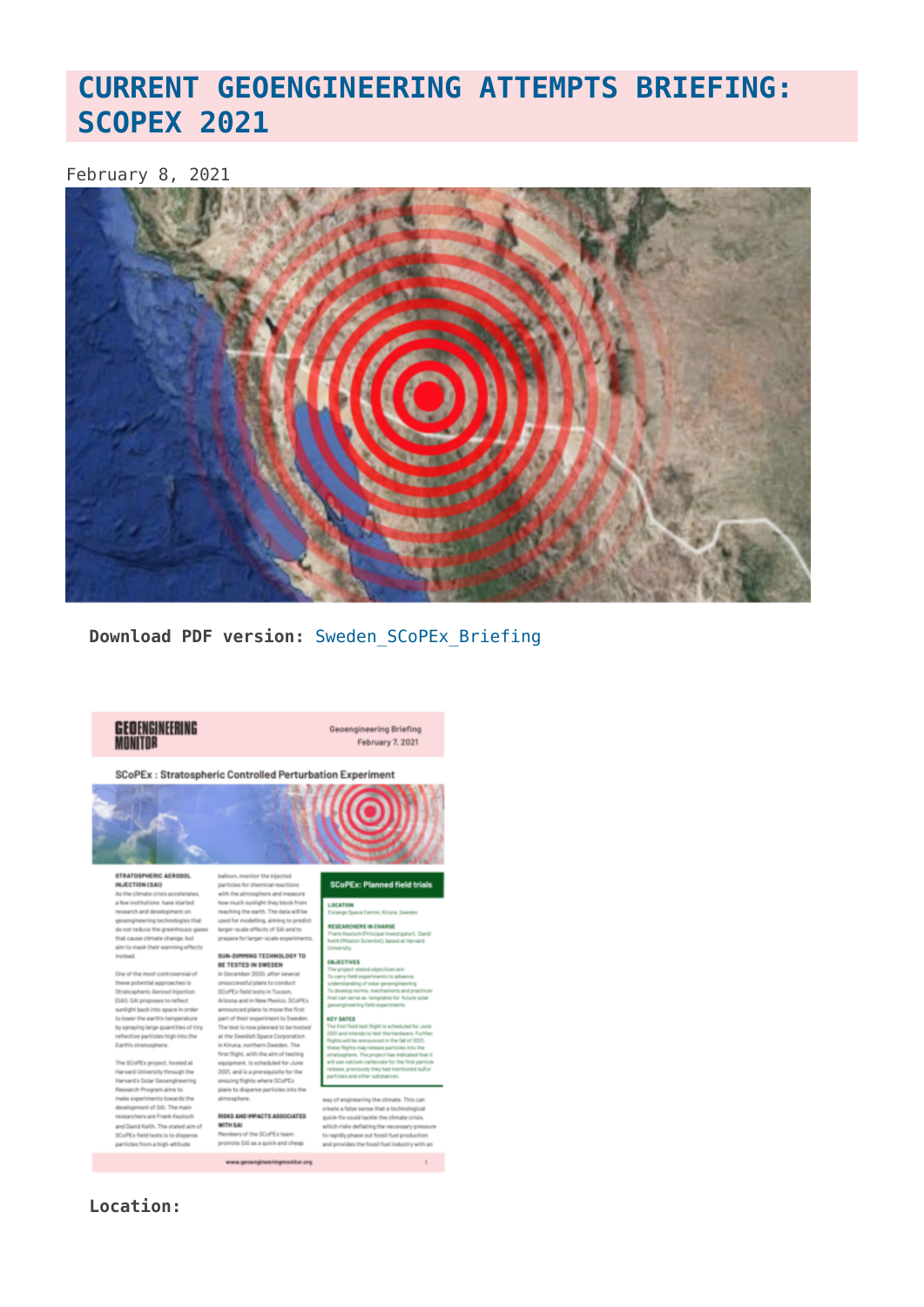Esrange Space Centre,

Kiruna, Sweden

## **Researchers in charge:**

Frank Keutsch (Principal Investigator), David Keith (Mission Scientist), based at Harvard University.

## **Objectives**

The project stated objectives are:

To carry field experiments to advance understanding of solar geoengineering

To develop norms, mechanisms and practices that can serve as templates for future solar geoengineering field experiments

#### **Key Dates**

The first field test flight is scheduled for June 2021 and intends to test the hardware. Further flights will be announced in the fall of 2021, these flights may release particles into the stratosphere. The project has indicated that it will use calcium carbonate for the first particle release, previously they had mentioned sulphur particles and other substances.

#### **Stratospheric Aerosol Injection (SAI)**

As the climate crisis accelerates, a few institutions have started research and development on geoengineering technologies that do not reduce the greenhouse gases that cause climate change, but aim to mask their warming effects instead.

One of the most controversial of these potential approaches is Stratospheric Aerosol Injection (SAI). SAI proposes to reflect sunlight back into space in order to lower the earth's temperature by spraying large quantities of tiny reflective particles high into the Earth's stratosphere.

The SCoPEx project, hosted at Harvard University through the Harvard´s Solar Geoengineering Research Program aims to make experiments towards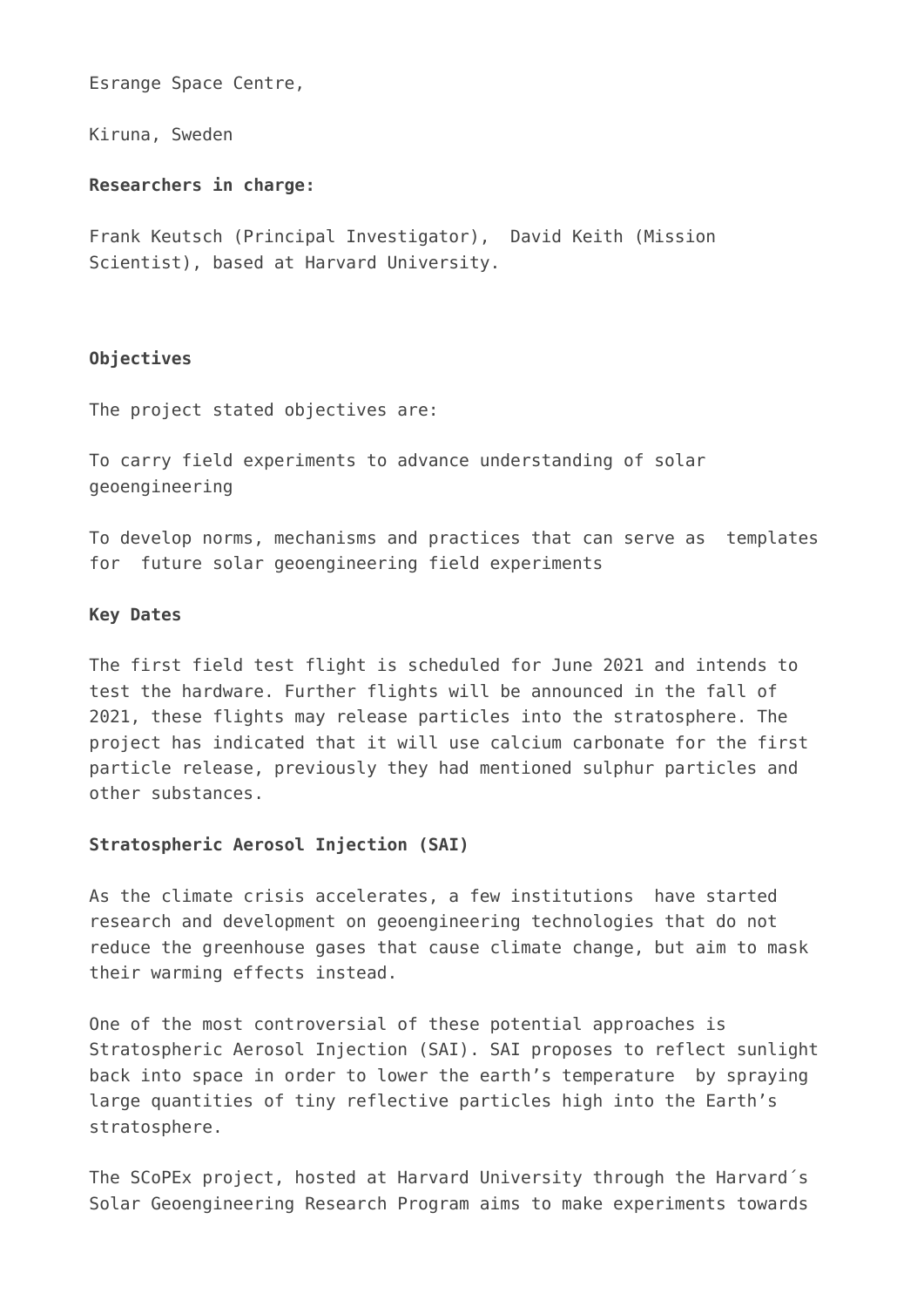the development of SAI. The main researchers are Frank Keutsch and David Keith. The stated aim of SCoPEx field tests is to disperse particles from a high-altitude balloon, monitor the injected particles for chemical reactions with the atmosphere and measure how much sunlight they block from reaching the earth. The data will be used for modelling, aiming to predict larger-scale effects of SAI and to prepare for largerscale experiments.

#### **Sun-dimming technology to be tested in Sweden**

In December 2020, after several unsuccessful plans to conduct SCoPEx field tests in Tucson, Arizona and in New Mexico, SCoPEx announced plans to move the first part of their experiment to Sweden. The test is now planned to be hosted at the Swedish Space Corporation in Kiruna, northern Sweden. The first flight, with the aim of testing equipment, is scheduled for June 2021, and is a prerequisite for the ensuing flights where SCoPEx plans to disperse particles into the atmosphere.

#### **Risks and impacts associated with SAI**

Members of the SCoPEx team promote SAI as a quick and cheap way of engineering the climate. This can create a false sense that a technological quick-fix could tackle the climate crisis, which risks deflating the necessary pressure to rapidly phase out fossil fuel production and would provide the fossil fuel industry with an argument to delay action and thus worsen climate change.

Computer models and simulations suggest that SAI is likely to produce significant negative impacts and changes in weather and monsoon patterns, which would be disproportionately borne by the Global South and have particularly severe impacts on the world's most vulnerable populations.

The major risks identified by those models include endangering the source of food and water for two billion people and causing severe droughts in Africa and Asia. $^1$  Impacts would vary significantly by region and with in combination with the variable effects of climate change itself, even potentially devastating impacts might be difficult to detect until after significant damages have already occurred. Because of the unequal impacts among regions, SAI also has the potential to be weaponized.

Ocean acidification would continue to worsen since SAI masks the warming effects of  $CO<sub>2</sub>$  but does not reduce the levels of  $CO<sub>2</sub>$  in the atmosphere that cause ocean acidification. Depending on the reflective particles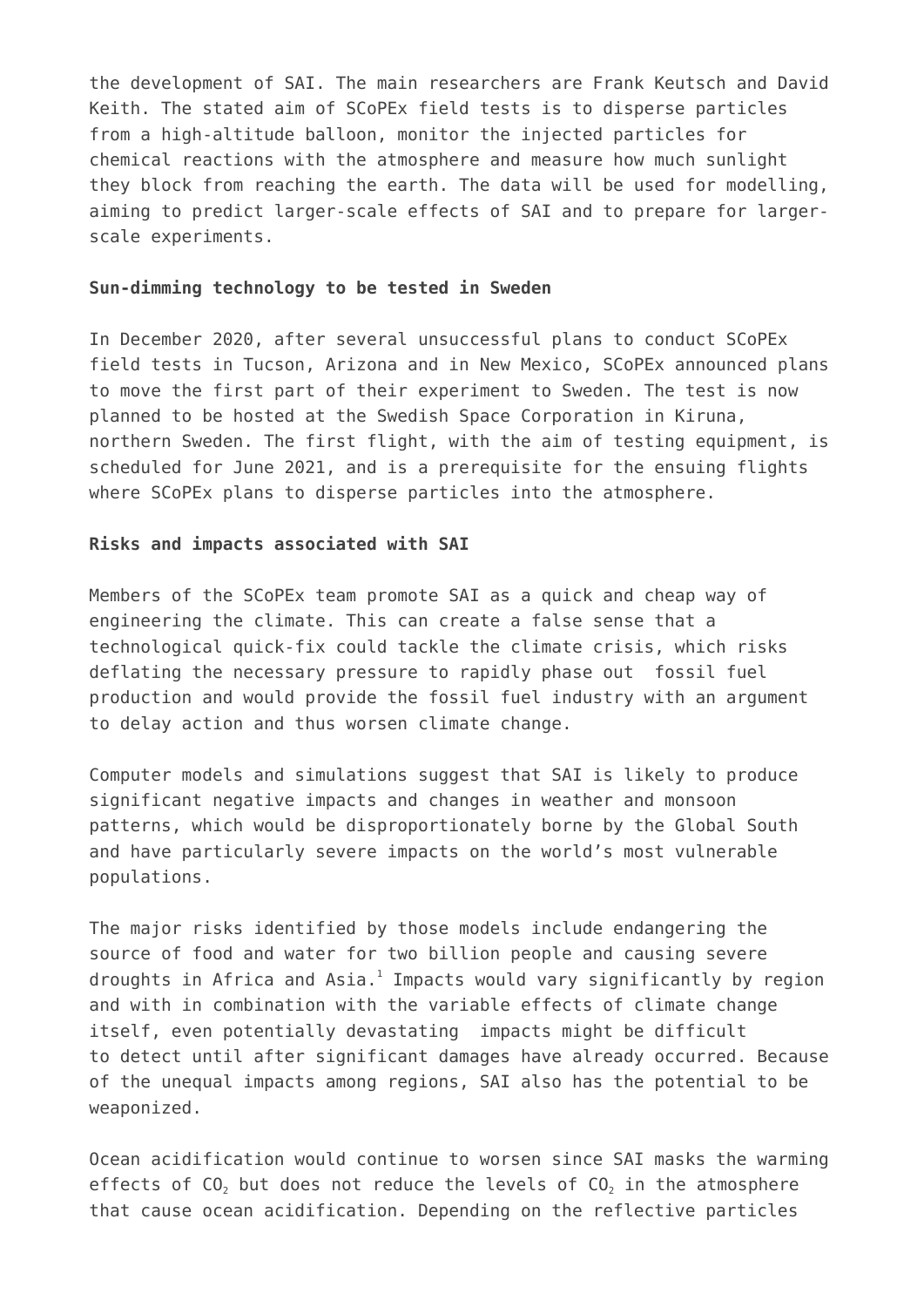eventually deployed, the ozone layer could be at risk of being further damaged by SAI, which would undermine efforts to restore the ozone layer.

#### **Challenges for governance**

Due to the serious potential social, economic and environmenta impacts and the need to maintain its deployment over very long time, solar geoengineering carries insurmountable challenges for governance. Once started, the world would need to continuously release aerosols, likely for hundreds or even thousands of years, to maintain the cooling effects. Because SAI would only suppress temperature rise but not stop CO2 from building up in the atmosphere, if SAI were suddenly stopped it would cause a rapid temperature increase from all the built up CO2 – a "termination shock", which would have hugely detrimental consequences for ecosystems and communities<sup>2</sup>. Stopping SAI once it has started could be more dangerous than starting it in the first place, locking the world into an irresolvable nightmare.

There is no justification to test a technology that poses such extensive risks while at the same time doing nothing to reduce the drivers of climate change and ocean acidification. Small scale open-air testing of SAI won´t provide information about the effects of SAI on climate, but would set the stage for additional, larger-scale testing of a technology that should never be deployed. Therefore, the most appropriate governance for solar geoengineering is a ban, in line with the precautionary principle. Based on this principle, 196 countries agreed to a *de facto* moratorium on geoengineering under the UN Convention on Biological Diversity in 2010. Noting the significant uncertainties and very serious risks associated with the technology, the Intergovernmental Panel on Climate Change did not include SAI in any of its modelled pathways for keeping earth below 1.5°.

#### **SCoPEx Advisory Committee**

In 2020, Harvard´s Solar Geoengineering Research Program established an Advisory Committee to advise on SCoPEx and to attempt to address contentious issues around their concept of geoengineering governance. The members of the advisory committee are exclusively U.S.-based and are primarily scientists and academics. Convening an advisory committee with members appointed by a small group of scientists selected by Harvard University officials related to the project is in no way a path towards multilateral democratic governance of SAI. And it is far from an inclusive, democratic, process with the communities and rights holders that would be affected by SAI.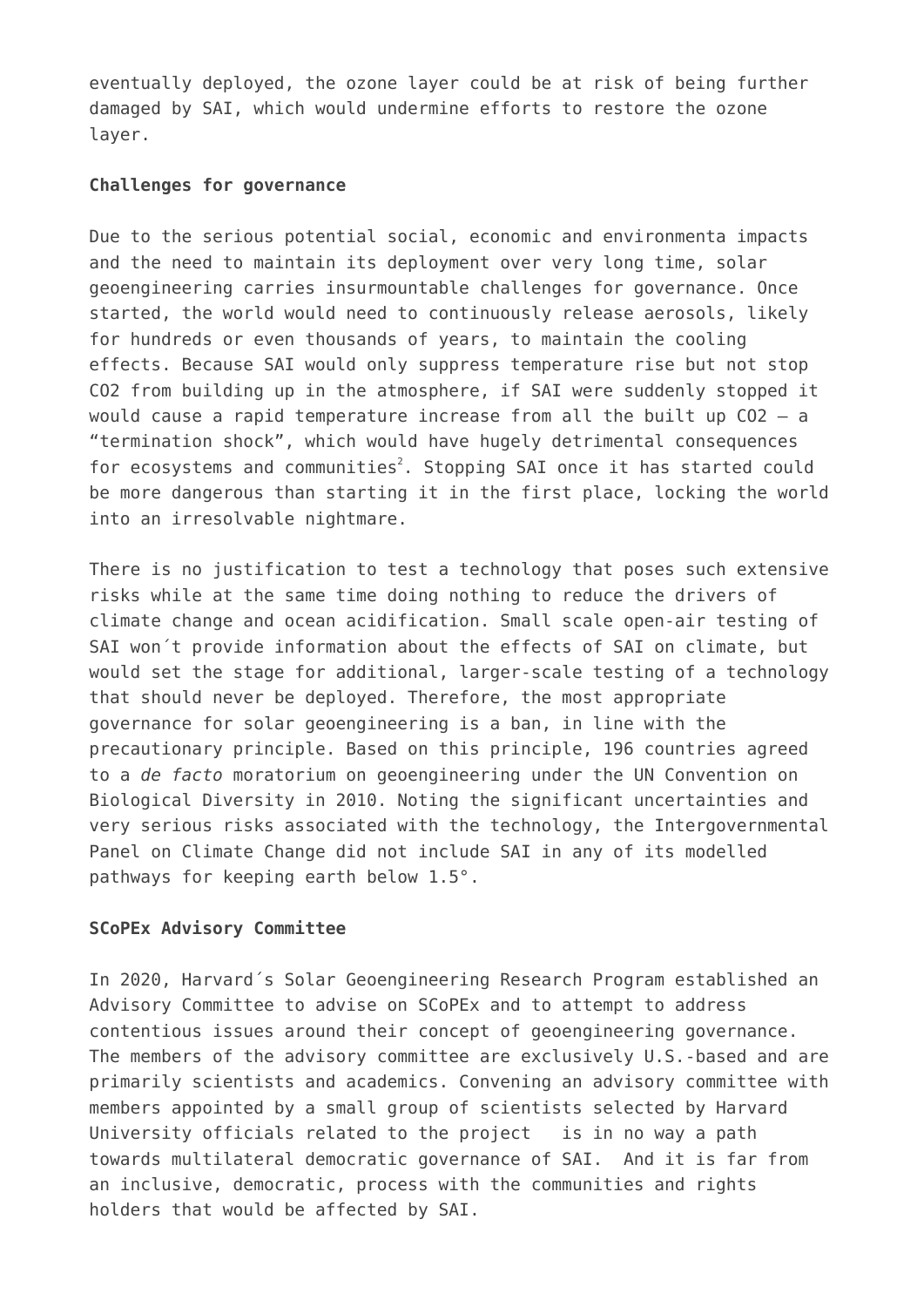## **Background information**

SCoPEx was announced in 2015, launched in 2017, and is not the first attempt to conduct an outdoor trial in solar geoengineering at Harvard University. In 2012, David Keith announced plans to release particles from a balloon in New Mexico. The announcement came soon after a controversial proposed field test of another solar geoengineering scheme to test equipment for SAI – the British government-funded Stratospheric Particle Injection for Climate Engineering (SPICE) – was cancelled after a global outcry. The planned Harvard experiment in 2012 was cancelled too, but then revived in 2017.

## **Sources**

<sup>1</sup>Robock, Alan, et al. (2010) A Test for Geoengineering? Science Magazine Volume 327 [https://climate.envsci.rutgers.edu/pdf/TestForGeoengineeringScience2010.](https://climate.envsci.rutgers.edu/pdf/TestForGeoengineeringScience2010.pdf) [pdf](https://climate.envsci.rutgers.edu/pdf/TestForGeoengineeringScience2010.pdf)

 $^{2}$ Trisos, C.H,. et al (2018) Potentially dangerous consequences for biodiversity of solar geoengineering implementation and termination. Nature Ecology & Evolution 2, pp 475-482.

<https://www.nature.com/articles/s41559-017-0431-0>

# **Further reading**

Raymond Pierrehumbert,(2019) There is no Plan B for Dealing with the Climate Crisis. In: Bulletin of the Atomic Scientists. Vol 75 issue 5. Published August 16, 2019.

[https://www.tandfonline.com/doi/full/10.1080/00963402.2019.1654255?scrol](https://www.tandfonline.com/doi/full/10.1080/00963402.2019.1654255?scroll=top&needAccess=true) [l=top&needAccess=true](https://www.tandfonline.com/doi/full/10.1080/00963402.2019.1654255?scroll=top&needAccess=true)

Heinrich Böll Foundation and ETC Group (2021) Geoengineering – Technology Briefing: Stratospheric Aerosol Injection (SAI), January 2021,

[https://www.geoengineeringmonitor.org/2021/02/stratospheric\\_aerosol\\_inje](https://www.geoengineeringmonitor.org/2018/06/) [ction/](https://www.geoengineeringmonitor.org/2018/06/)

Biofuelwatch, ETC Group and Heinrich Böll Foundation (2018), The Big Bad  $Fix$  – The case against geoengineering

*[The Big Bad Fix](http://www.geoengineeringmonitor.org/2017/12/3087/)*